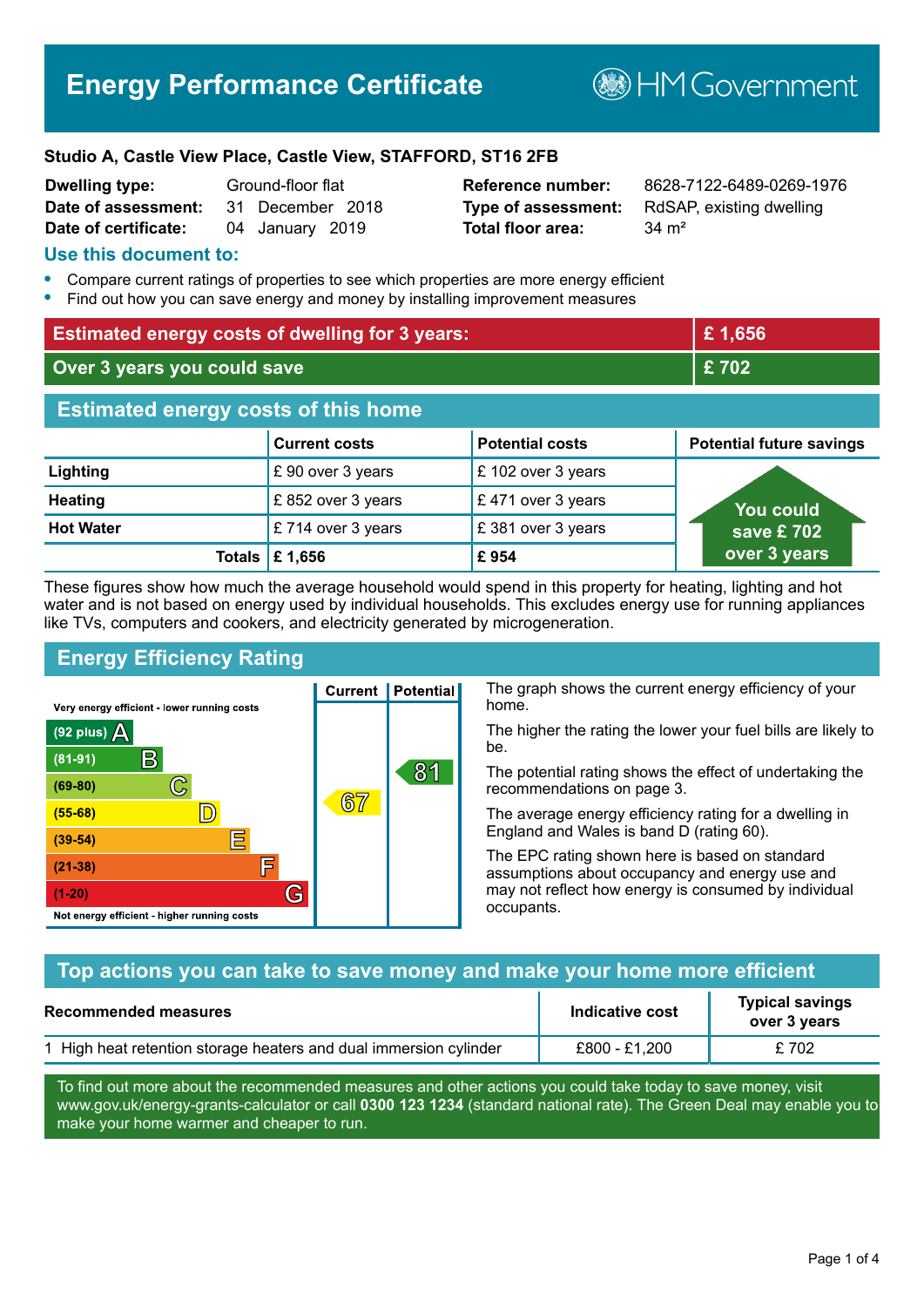Studio A, Castle View Place, Castle View, STAFFORD, ST16 2FB

#### 04 January 2019 RRN: 8628-7122-6489-0269-1976

**Energy Performance Certificate**

# **Summary of this home's energy performance related features**

| <b>Element</b>        | <b>Description</b>                          | <b>Energy Efficiency</b> |
|-----------------------|---------------------------------------------|--------------------------|
| Walls                 | Cavity wall, as built, insulated (assumed)  | ★★★★☆                    |
|                       | System built, as built, insulated (assumed) | ★★★★☆                    |
| Roof                  | (another dwelling above)                    |                          |
| Floor                 | Solid, insulated (assumed)                  |                          |
| Windows               | Fully double glazed                         | ★★★★☆                    |
| Main heating          | Room heaters, electric                      | ★☆☆☆☆                    |
| Main heating controls | Programmer and appliance thermostats        | ★★★★☆                    |
| Secondary heating     | None                                        |                          |
| Hot water             | Electric immersion, standard tariff         | ★☆☆☆☆                    |
| Lighting              | Low energy lighting in all fixed outlets    | <b>*****</b>             |

Current primary energy use per square metre of floor area: 303 kWh/m² per year

The assessment does not take into consideration the physical condition of any element. 'Assumed' means that the insulation could not be inspected and an assumption has been made in the methodology based on age and type of construction.

#### **Low and zero carbon energy sources**

Low and zero carbon energy sources are sources of energy that release either very little or no carbon dioxide into the atmosphere when they are used. Installing these sources may help reduce energy bills as well as cutting carbon. There are none provided for this home.

### **Your home's heat demand**

For most homes, the vast majority of energy costs derive from heating the home. Where applicable, this table shows the energy that could be saved in this property by insulating the loft and walls, based on typical energy use (shown within brackets as it is a reduction in energy use).

| <b>Heat demand</b>           | <b>Existing dwelling</b> | Impact of loft<br>insulation | Impact of cavity<br>wall insulation | Impact of solid<br>wall insulation |
|------------------------------|--------------------------|------------------------------|-------------------------------------|------------------------------------|
| Space heating (kWh per year) | 1.717                    | N/A                          | N/A                                 | N/A                                |
| Water heating (kWh per year) | l.435                    |                              |                                     |                                    |

You could receive Renewable Heat Incentive (RHI) payments and help reduce carbon emissions by replacing your existing heating system with one that generates renewable heat, subject to meeting minimum energy efficiency requirements. The estimated energy required for space and water heating will form the basis of the payments. For more information, search for the domestic RHI on the www.gov.uk website.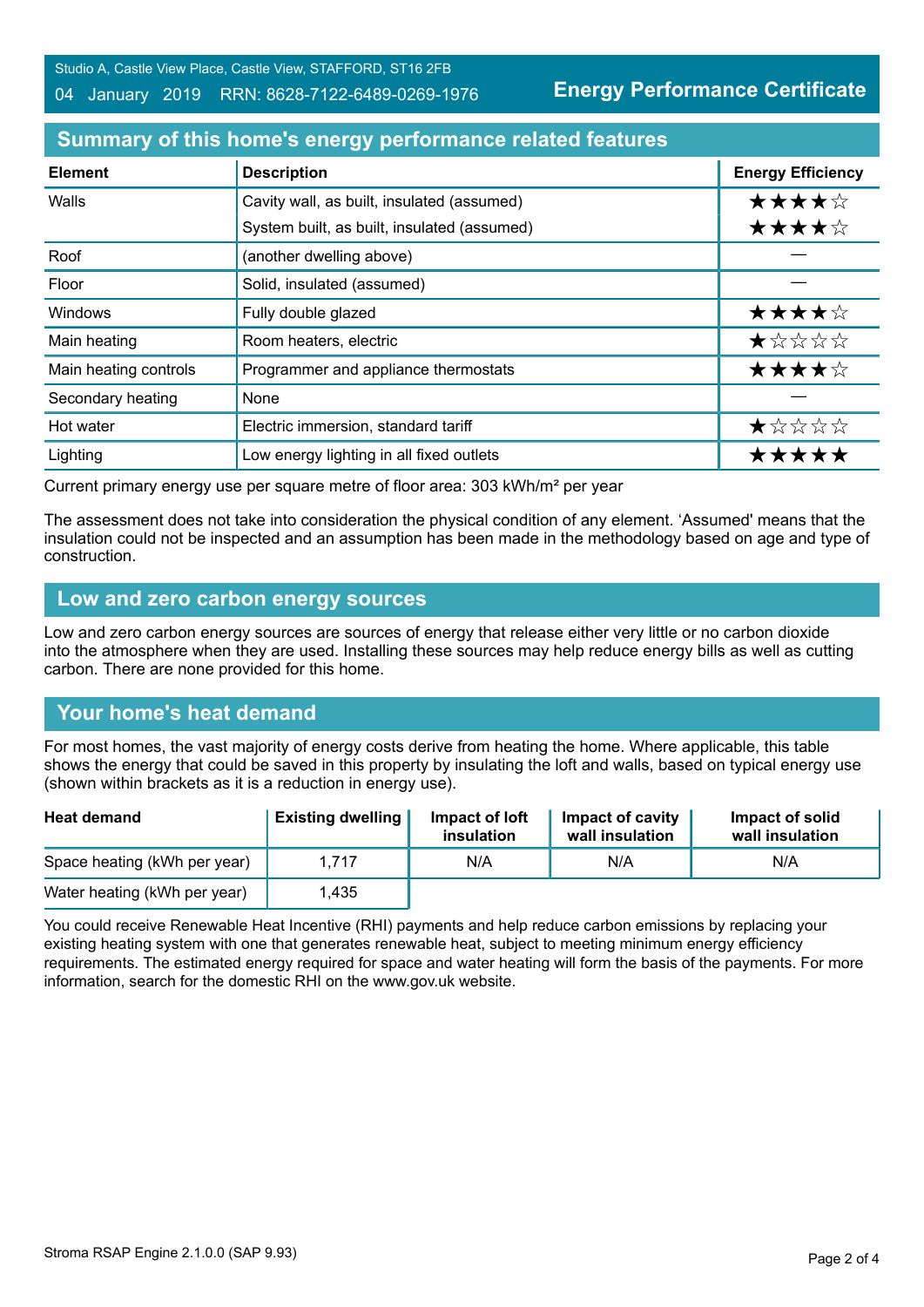Studio A, Castle View Place, Castle View, STAFFORD, ST16 2FB

#### 04 January 2019 RRN: 8628-7122-6489-0269-1976

#### **Recommendations**

The measures below will improve the energy performance of your dwelling. The performance ratings after improvements listed below are cumulative; that is, they assume the improvements have been installed in the order that they appear in the table. Further information about the recommended measures and other simple actions you could take today to save money is available at www.gov.uk/energy-grants-calculator. Before installing measures, you should make sure you have secured the appropriate permissions, where necessary. Such permissions might include permission from your landlord (if you are a tenant) or approval under Building Regulations for certain types of work.

| <b>Recommended measures</b>                                        | Indicative cost | <b>Typical savings</b><br>per year | <b>Rating after</b><br>improvement |
|--------------------------------------------------------------------|-----------------|------------------------------------|------------------------------------|
| High heat retention storage heaters and dual<br>immersion cylinder | £800 - £1,200   | £ 234                              | <b>B81</b>                         |

#### **Alternative measures**

There are alternative measures below which you could also consider for your home.

- **•** Biomass boiler (Exempted Appliance if in Smoke Control Area)
- **•** Air or ground source heat pump

# **Opportunity to benefit from a Green Deal on this property**

Green Deal Finance allows you to pay for some of the cost of your improvements in instalments under a Green Deal Plan (note that this is a credit agreement, but with instalments being added to the electricity bill for the property). The availability of a Green Deal Plan will depend upon your financial circumstances. There is a limit to how much Green Deal Finance can be used, which is determined by how much energy the improvements are estimated to **save** for a 'typical household'.

You may be able to obtain support towards repairs or replacements of heating systems and/or basic insulation measures, if you are in receipt of qualifying benefits or tax credits. To learn more about this scheme and the rules about eligibility, call the Energy Saving Advice Service on **0300 123 1234** for England and Wales.